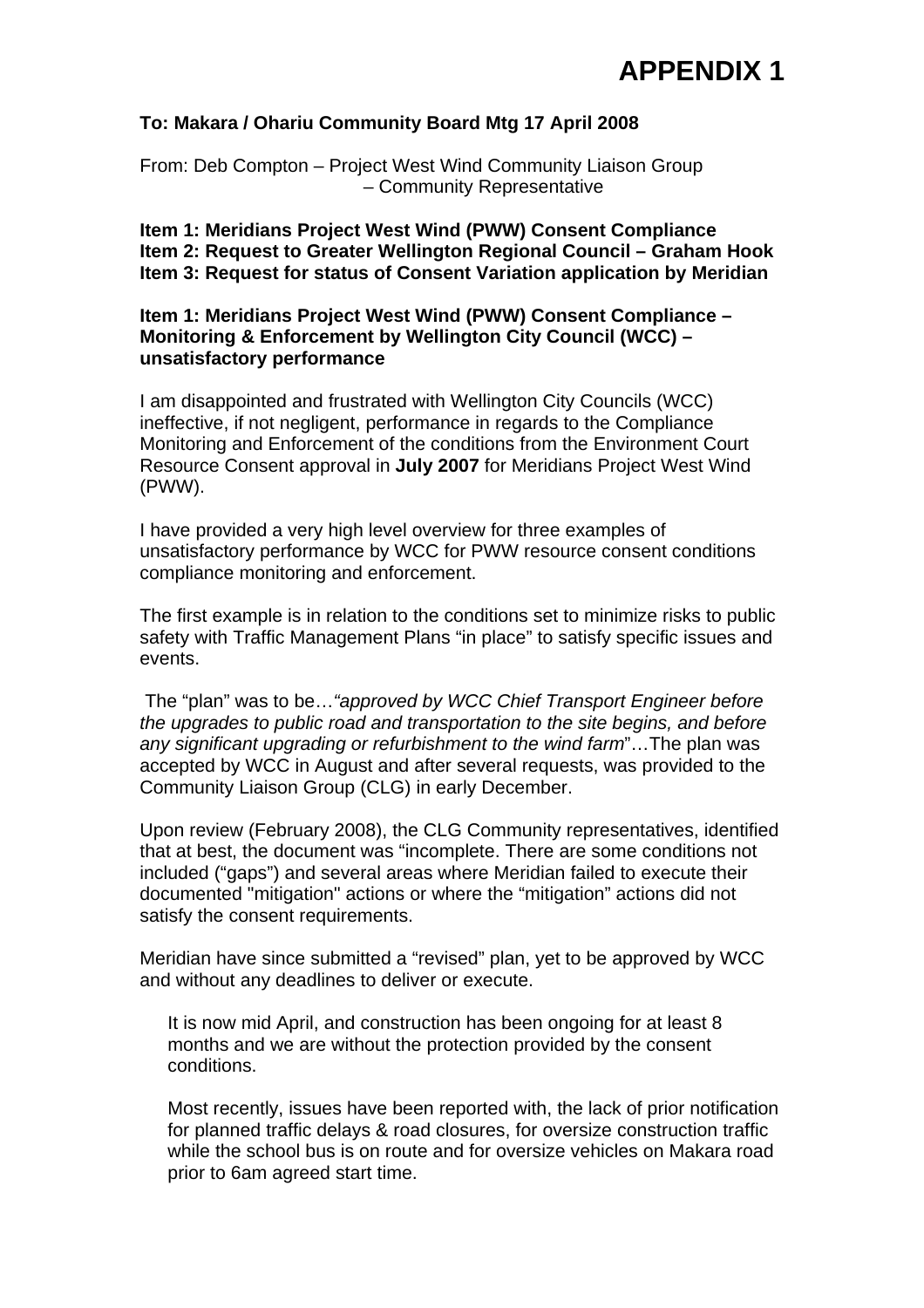## **APPENDIX 1**

Last week, an accident occurred between a PWW Crane truck and a Makara resident due to inadequate traffic management.

It is unacceptable that we have been subjected to non-compliant traffic and risks for this long without any consequence to the consent holder and that non compliant "business as usual" construction traffic be allowed to continue while an accepted Traffic Management plan is implemented, monitored and if need be, enforced.

The second example relates to the conditions set by the environment court that local road improvements needed for Makara & South Makara Roads, were to be completed and approved by WCC before construction began.

There has been much debate whether "construction" applied to the activities that began in September or the actual (yet to be started) "construction" of the turbines themselves with no definitive answer. The local road improvement "signoff" by WCC has not yet occurred for Makara Road, South Makara Road has been : signed off" as complete..

There have been many reports in the past 2 months, to Meridian and WCC in regards to the degradation of the road conditions on South Makara Road as a result of "improvements".

South Makara Road has been made more unsafe, with the debris from sheered bank faces of clay & rotten rock falling onto the road and into drainage gutters. WCC response is that this is now to be addressed as per normal maintenance process, with crews being despatched to "clean up" as it occurs, which has been the case.

There is no plan to mitigate or remedy this situation to prevent, the inevitable, recurrence.

#### What if…

WCC staff had those nearest and dearest to them, departing South Makara Road early (6:10am) on a foggy, Monday morning, knowing that the weekend rain had road crews working on some large slips into the night, add to that a large transporter parked blocking a full lane of the road, a fallen tree branch and PWW construction traffic, with no knowledge of the road conditions headed into Makara, Would they be "satisfied" with no plans to remedy the situation? These were the actual events of Monday 07 April. would they be "satisfied" with no plans to remedy the situation?

WCC is now responsible to have the "road improvements" rectified to a safe standard equal to or better than the road condition prior to the "improvements" and to assess any requirements to be addressed in regards to PWW construction traffic while these activities are carried out, be it limiting the volume, types, or timings of the traffic or strict control of it's movements.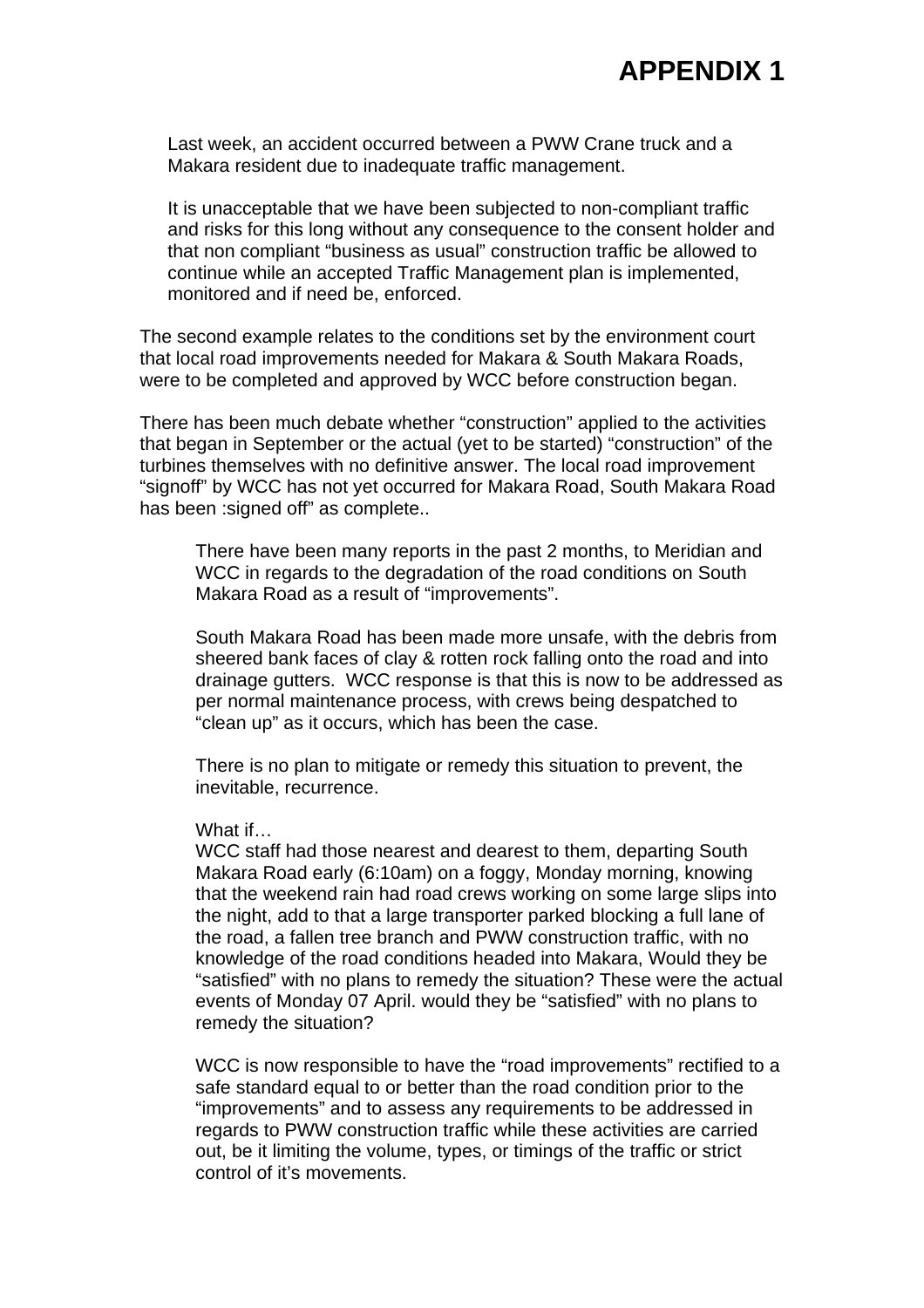My final example is in relation to the consent conditions that stated that Meridian establish an 0800 number for the public to raise issues and a log book of calls be provided to WCC for review. Due to "start-up" problems the 0800 call centre was not fully functional until November.

The service on the 0800 number has been inconsistent and follow-up actions for any issues arising from the WCC "log book review are not actioned in timely or effective manner or in some cases are not actioned at all…some calls can go unanswered, have not been responded to appropriately or have had no response at all.

The community have little evidence or confidence that there will be any action taken as a result of their calls, this would not have been the objective of the Environment Courts condition to establish such a number

One of the many, many examples includes a call on March 31, when I reported 2 instances of oversize construction traffic on the road during the school bus route times (ticket #1643636). I called again today to report (ticket # 1646645) ANOTHER school bus route times "breach" that occurred on Friday last week (March 11).

The only update the consultant could give me for my previously logged call was that, "it had been passed to Meridian and someone should have gotten in touch with me within five working days".

It is now 14 April, 9 working days…I am without a response and am deeply concerned that safety for the school bus has again been compromised.

In summary, the 3 matters mentioned are but a sample of Conditions not being complied to, there are other matters being raised including but not limited to Noise and the contamination of Air (dust) & Water, in some cases, conditions that should have been adhered to since the Courts decision in July 2007. I hope that the 3 matters will give you a "feel" for the current and now critical situation.

There is no consolidated view of ALL the issues being raised to WCC, Meridian, the Community Liaison Group, and GWRC. I would estimate that 90% of the items raised have not been "resolved".

The Makara Community have high but not unreasonable expectations of the elected Community Liaison Group representatives. Despite huge efforts from them and the representatives, there has been little or no action on these serious issues. The community are frustrated and angry with this situation and demand action.